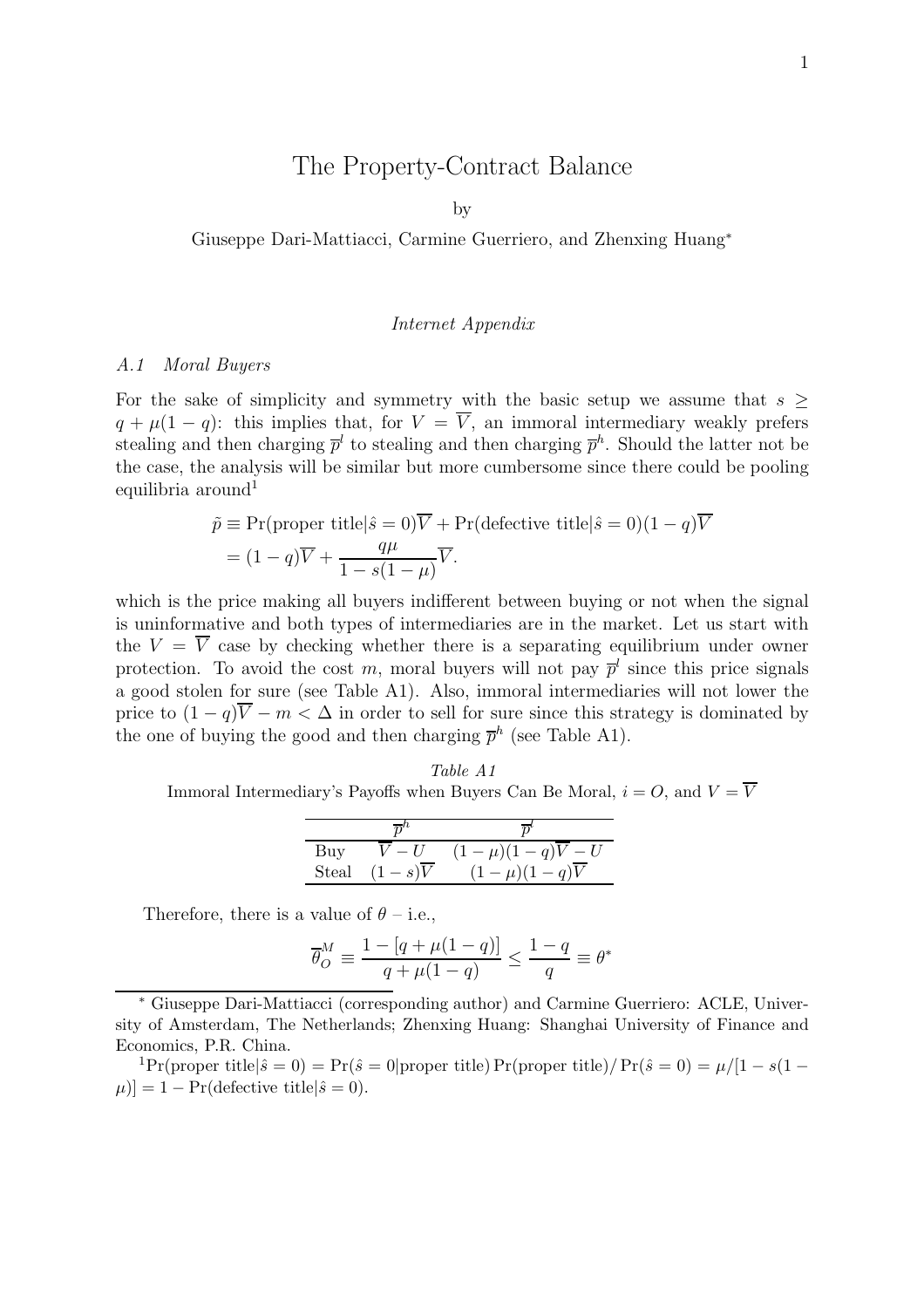such that<sup>2</sup>

- 1. if  $\theta < \overline{\theta}_Q^M$ , immoral intermediaries choose to steal and charge  $\overline{p}^l$  and thus the equilibrium is separating with prices  $\bar{p}^l$  and  $\bar{p}^h$ , moral buyers only buy legal goods, and the change in social welfare is  $\mu\Delta + (1-\mu)^2(1-q)\Delta - \mu(1-\mu)U$ , where the last term is an endogenous loss from theft due to the unsold stolen goods;
- 2. if  $\theta \geq \overline{\theta}_O^M$ , immoral intermediaries choose to buy and charge  $\overline{p}^h$  and thus all intermediaries buy and sell for  $\bar{p}^h$  and the change in social welfare is  $\Delta$ .

Similarly, under good-faith buyer protection, we have that

- 1. if  $\theta < \overline{\theta}_Q^M$ , the only equilibrium is separating with prices  $\overline{p}^l$  and  $\overline{p}^h$  and the change in social welfare is  $\mu\Delta + (1-\mu)^2(1-sq)\Delta - \mu(1-\mu)U;$
- 2. if  $\theta \geq \overline{\theta}_O^M$ , all intermediaries buy and sell at  $\overline{p}^h$  and the change in social welfare is  $\Delta$ .

Under full buyer protection, since a separating equilibrium is not possible, moral buyers remain in the market and buy if the signal they receive is not informative. In particular, there is a value of  $\theta$  – i.e.,  $\overline{\theta}_B^M \equiv (1 - \mu s)/\mu s \ge \overline{\theta}_O^M$  but lower than  $\theta^*$  – such that

- 1. if  $\theta < \overline{\theta}_B^M$ , immoral intermediaries choose to steal and all the goods are charged at  $\overline{p}^h$ and go unsold only when an immoral intermediary meets a moral buyer who happens to be informed and thus the change in social welfare is  $[1 - \mu(1-\mu)s]\Delta - \mu(1-\mu)sU;$ <sup>3</sup>
- 2. if  $\theta \geq \overline{\theta}_B^M$ , immoral intermediaries choose to buy and charge  $\overline{p}^h$  and thus all intermediaries buy and sell for  $\bar{p}^h$  and the change in social welfare is  $\Delta$ .

For  $V = V$ , there are neither moral intermediaries nor moral buyers on the market. Only stolen goods are sold to immoral buyers for  $p<sup>l</sup>$  under both owner and good-faith buyer protection and for  $p^h$  under full buyer protection. The changes in social welfare are

$$
\underline{W}_{O}^{M} = -(1 - \mu)^{2} (1 - q)\Delta - \mu(1 - \mu)U,
$$
  
\n
$$
\underline{W}_{GF}^{M} = -(1 - \mu)^{2} (1 - sq)\Delta - \mu(1 - \mu)U,
$$
  
\n
$$
\underline{W}_{B}^{M} = -(1 - \mu)^{2}\Delta - \mu(1 - \mu)U.
$$

Endogenous Institutions Selection. For  $V = \overline{V}$  and  $\theta \geq \overline{\theta}_B^M$ , we have that

 $P(B \succ O) = P(\varepsilon \ge 0), \quad P(B \succ GF) = P(\varepsilon \ge 0), \quad P(GF \succ O) = P(\varepsilon \ge 0).$ 

<sup>2</sup> Note that the function  $g(x) \equiv (1-x)x^{-1}$  is strictly decreasing in x and  $q + \mu(1-q) \ge q$ .

<sup>3</sup> Again a price convincing moral buyers to buy also stolen goods is not viable because  $(1 - q)\overline{V} - m < U.$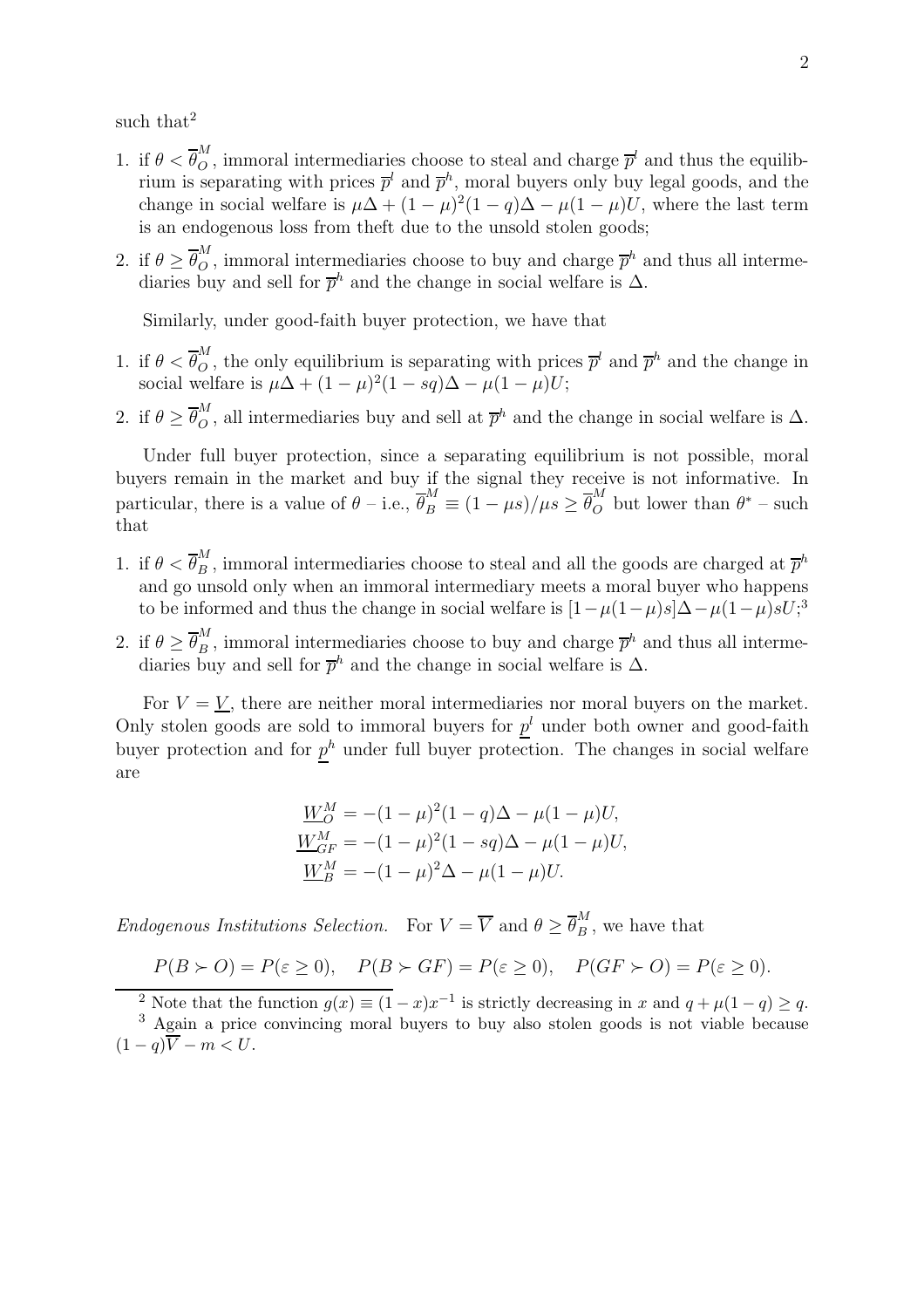Since the scope of trade is completely exploited, the probability that society will move toward more protection of the buyer is insensitive to both  $\mu$  and q. For  $\overline{\theta}_{0}^{M} \leq \theta < \overline{\theta}_{B}^{M}$ , instead

$$
P(B \succ O) = P(\varepsilon - \mu(1 - \mu)s(U + \Delta) \ge 0),
$$
  
\n
$$
P(B \succ GF) = P(\varepsilon - \mu(1 - \mu)s(U + \Delta) \ge 0),
$$
  
\n
$$
P(GF \succ O) = P(\varepsilon \ge 0).
$$

Because, this time, the price will always equal  $p<sup>h</sup>$  and goods will go unsold when an immoral intermediary meets an informed moral buyer, the probability that society will move toward more protection of the buyer will be a function of the odds of this match – i.e.,  $\mu(1-\mu)$ . Hence, it will fall (increase) with the share of moral agents when the latter is sufficiently small (big) – i.e.,  $\mu < 1/2$  ( $\mu \ge 1/2$ ). Turning to the  $\theta < \overline{\theta}_{\overline{O}}^{M}$  case, it is true that

$$
P(B \succ O) = P([1 - \mu - \mu(1 - \mu)s - (1 - \mu)^2(1 - q)]\Delta
$$
  
+  $\mu(1 - \mu)(1 - s)U + \varepsilon \ge 0),$   

$$
P(B \succ GF) = P([1 - \mu - \mu(1 - \mu)s - (1 - \mu)^2(1 - sq)]\Delta
$$
  
+  $\mu(1 - \mu)(1 - s)U + \varepsilon - \varepsilon \ge 0),$   

$$
P(GF \succ O) = P((1 - \mu)^2(1 - s)q\Delta + \varepsilon \ge 0).
$$

Consistently with the proposition, the probability that society will move toward more protection of the buyer will rise with q and fall, in the most likely case, with  $\mu$ <sup>4</sup> Finally, for  $V = V$ :

$$
P(B \succ O) = P(\varepsilon - (1 - \mu)^2 q \Delta \ge 0),
$$
  
\n
$$
P(B \succ GF) = P(\varepsilon - (1 - \mu)^2 s q \Delta \ge 0),
$$
  
\n
$$
P(GF \succ O) = P(\varepsilon - (1 - \mu)^2 (1 - s) q \Delta \ge 0),
$$

which imply that the comparative statics discussed in the proposition remain unaffected.

# A.2 The Original Owner has a Buy-Back Option

Noting changes under owner protection. If  $V = \overline{V}$ , under good-faith buyer protection a buyer in bad faith has to return the good, while a buyer in good faith is subject to the owner's buy-back option. Since buyers in bad faith have to return the good, the equilibrium does not change with respect to Lemma 1. If the compensation to be paid by the owner is equal to the market price, owners do not reclaim stolen property from good-faith buyers and hence nothing changes with respect to the basic model. If instead the compensation is equal to the purchase price, owners reclaim stolen property if the

<sup>4</sup> Indeed,  $\partial P(B \succ O)/\partial \mu < 0$  ( $\partial P(B \succ GF)/\partial \mu < 0$ ) whenever  $\theta < (2\mu - 1)(1 - s)/$  $2\mu s - 1 - s + 2(1 - \mu)(1 - q)$   $(\theta < (2\mu - 1)(1 - s)/2\mu s - 1 - s + 2(1 - \mu)(1 - sq)).$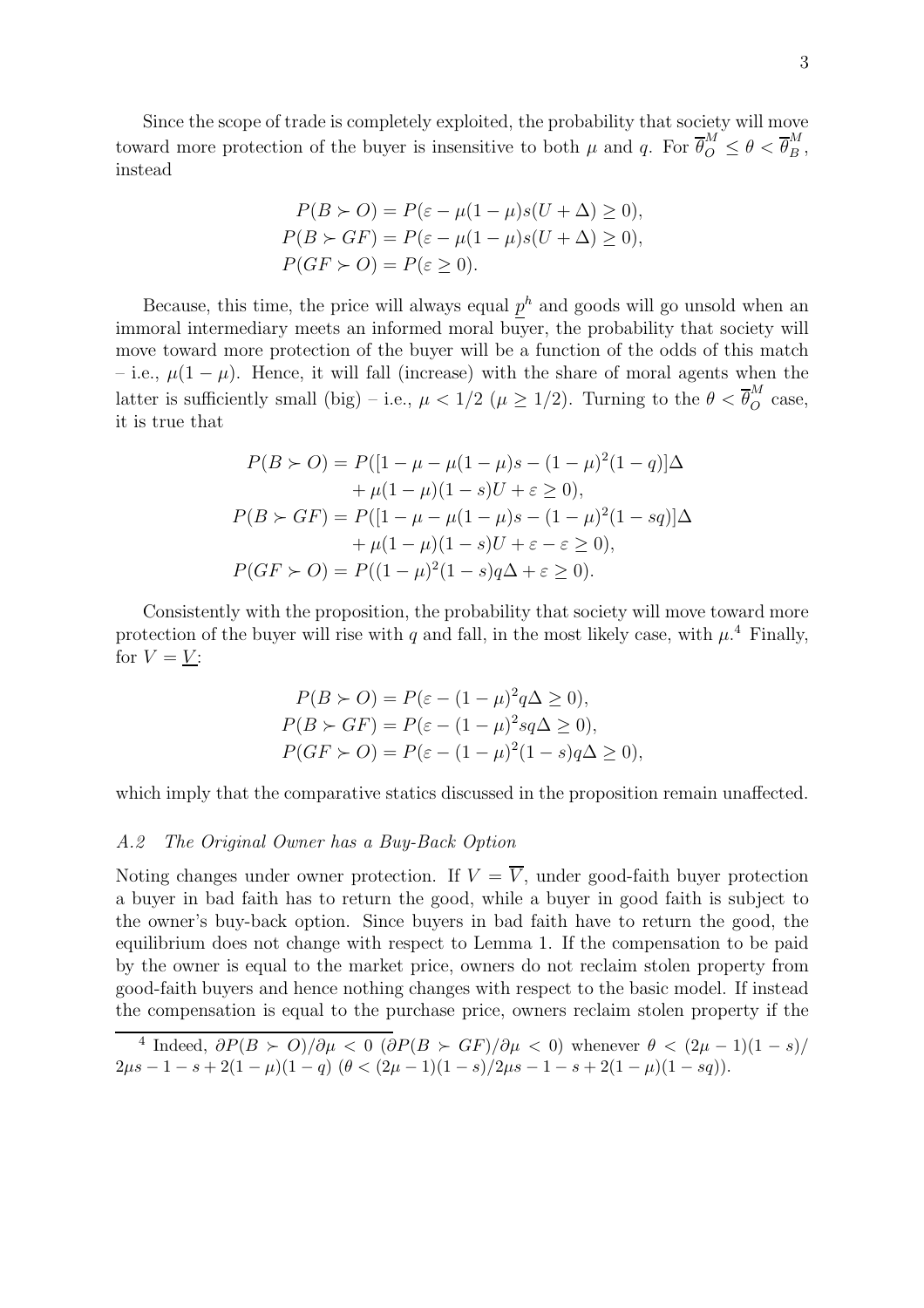purchase price is low enough:  $\bar{p}^l < U$ <sup>5</sup>. In this case, the change in social welfare is reduced to  $\overline{W}_{GF}^{L} = \mu \Delta + (1 - \mu)(1 - q) \Delta = \overline{W}_{O}$ : when goods revert to the original owner irrespective of the good faith of the buyer, this rule performs in the same way as owner protection. Under full buyer protection, owners do not exercise the buy-back option because both the purchase price and the market price are equal to  $\overline{V} > U$ . Thus, goods remain with the buyer and model message remains.

If  $V = V$ , under good-faith buyer protection only immoral intermediaries remain on the market: they steal the good and sell it for  $p<sup>l</sup>$ . Owners reclaim stolen property under both compensation measures, because  $p^l = (\overline{1} - q)V < V < U$ . Thus, the change in social welfare improves to  $W_{GF}^{L} = -(1 - \mu)(1 - q)\Delta = W_{O}$ , since goods revert to the original owner irrespective of the good faith of the buyer. Under full buyer protection, only stolen goods are on the market and they are sold for a high price. Owners exercise the option to buy back and hence all goods are reverted to them if found and  $\underline{W}_{B}^{L} = \underline{W}_{O}$ .

## A.3 Relaxing Assumptions 1, 2, and 3

We first relax Assumptions 1 and 3 holding Assumption 2 and then assess how restrictive the latter is.

#### A.3.1 Relaxing Assumptions 1 and 3

Table A2 illustrates the equilibria arising in the  $V = \overline{V}$  case.<sup>6</sup>

| Table A2 |
|----------|
|----------|

Moral and Immoral Intermediaries' Actions and Welfare Changes if  $s \geq q$  and  $V = \overline{V}$ 

|    | $0 \leq m \leq U - qV$           | $U-qV < 0 \leq m < U$            | $0 < U - qV \le m < U$           | $U \leq \min\{m,qV\}$        |
|----|----------------------------------|----------------------------------|----------------------------------|------------------------------|
|    | Steal, Steal, $\overline{p}^l$ , | Buy, Buy, $\bar{p}^h$ ,          | Lemma 1                          | Buy, Buy, $\overline{p}^h$ , |
|    | $(1-q)\Delta - \mu m$            |                                  |                                  |                              |
| GF | Steal, Steal, $\overline{p}^l$ , | Buy, Buy, $\overline{p}^h$ ,     | Lemma 1                          | Buy, Buy, $\overline{p}^h$ , |
|    | $(1-sq)\Delta - \mu m$           |                                  |                                  |                              |
| B  | Steal, Steal, $\overline{p}^h$ , | Steal, Steal, $\overline{p}^h$ , | Steal, Steal, $\overline{p}^h$ , | Lemma 1                      |
|    | $\Delta - \mu m$                 | $\Delta - \mu m$                 | $\Delta - \mu m$                 |                              |

The key patterns can be summarized as follows: (1) being  $s > q$  the intermediary's choice under owner and good-faith buyer protection is always between buying and then charging  $\bar{p}^h$  and stealing and then selling at  $\bar{p}^l$ ; (2) the equilibria under owner and good-faith buyer protection are the same; (3) if  $m < U - q\overline{V}$  ( $m < U$ ), both types of intermediaries steal and then sell for  $\bar{p}^l$  ( $\bar{p}^h$ ) under owner and good-faith buyer (full buyer) protection; (4) if  $m \geq 0 > U - q\overline{V}$ , both types of intermediaries buy and charge  $\overline{p}^h$ ; (5) moral costs induce social losses. As Table A3 shows, in the  $V = V$  case, if

<sup>&</sup>lt;sup>5</sup> Note that this condition is always verified if  $q \ge 1/2$  (see Assumption 3).

<sup>&</sup>lt;sup>6</sup> Here two categories are excluded from the table: the benchmark case – i.e.,  $m > U > q\overline{V}$ – and the  $m < U - q\overline{V} < 0$  case which is ruled out by the non negativity of m.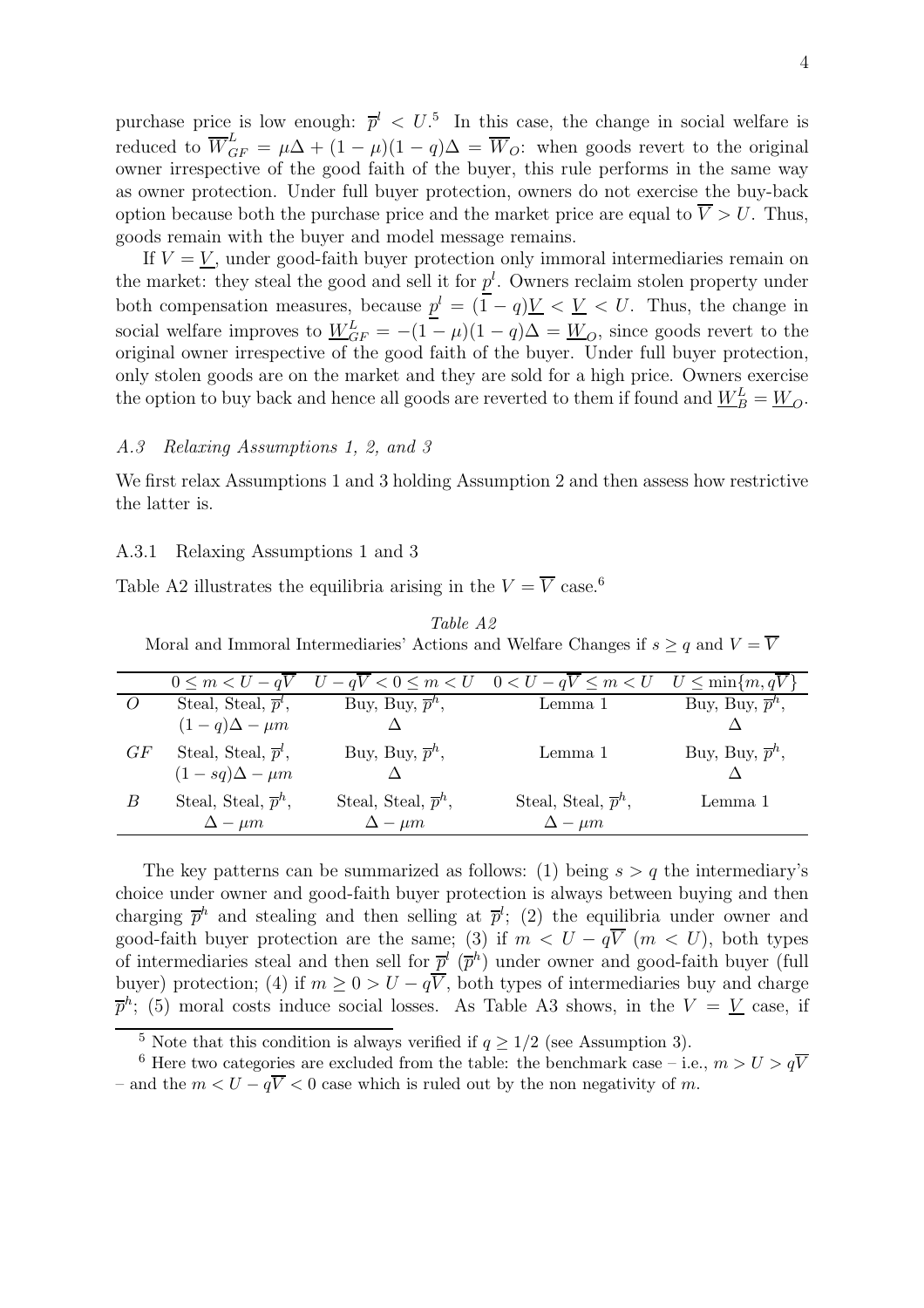$m < (1-q)V$  both types will steal and sell at either  $p<sup>l</sup>$  or  $p<sup>h</sup>$ ; if  $(1-q)V \le m < U$ , the equilibria are the same as in Lemma 2 except under full buyer protection when every intermediary steals and charges  $p<sup>h</sup>$ . Again moral costs produce a social loss. Turning to

Table A3 Moral and Immoral Intermediaries' Acts and Welfare Changes if  $s \geq q$  and  $V = V$ 

|          | $m < (1 - q)$ <u>V</u>                        | $(1-q)V \leq m < U$                     |
|----------|-----------------------------------------------|-----------------------------------------|
| $\Omega$ | Steal, Steal, $p^l$ , $-(1-q)\Delta - \mu m$  | Lemma 2                                 |
| GF       | Steal, Steal, $p^l$ , $-(1-sq)\Delta - \mu m$ | Lemma 2                                 |
| В        | Steal, Steal, $p^h$ , $-\Delta - \mu m$       | Steal, Steal, $p^h$ , $-\Delta - \mu m$ |

the institutional design, for  $V = \overline{V}$ , we have that

(i) 
$$
0 \leq m < U - q\overline{V}
$$
:

$$
P(B \succ O) = P(q\Delta + \varepsilon \ge 0),
$$
  
\n
$$
P(B \succ GF) = P(sq\Delta + \varepsilon \ge 0),
$$
  
\n
$$
P(GF \succ O) = P((q(1-s))\Delta + \varepsilon \ge 0),
$$

which are insensitive to  $\mu$  and increasing with q.

(ii)  $U - q\overline{V} < 0 \le m < U$ :

$$
P(B \succ O) = P(\varepsilon - \mu m \ge 0),
$$
  
\n
$$
P(B \succ GF) = P(\varepsilon - \mu m \ge 0),
$$
  
\n
$$
P(GF \succ O) = P(\varepsilon \ge 0),
$$

which are insensitive to q and falling with  $\mu$ .

(iii)  $0 < U - q\overline{V} \le m < U$ :

$$
P(B \succ O) = P((1 - \mu)q\Delta - \mu m + \varepsilon \ge 0),
$$
  
\n
$$
P(B \succ GF) = P((1 - \mu)sq\Delta - \mu m + \varepsilon \ge 0),
$$
  
\n
$$
P(GF \succ O) = P((1 - \mu)(1 - s)q\Delta + \varepsilon \ge 0),
$$

which are falling with  $\mu$  and rising with q.

(iv) 
$$
U < \min\{m, q\overline{V}\}:
$$

$$
P(B \succ O) = P(\varepsilon \ge 0), \quad P(B \succ GF) = P(\varepsilon \ge 0), \quad P(GF \succ O) = P(\varepsilon \ge 0),
$$

which are insensitive to both q and  $\mu$ .

All in all, when  $V = V$  we have that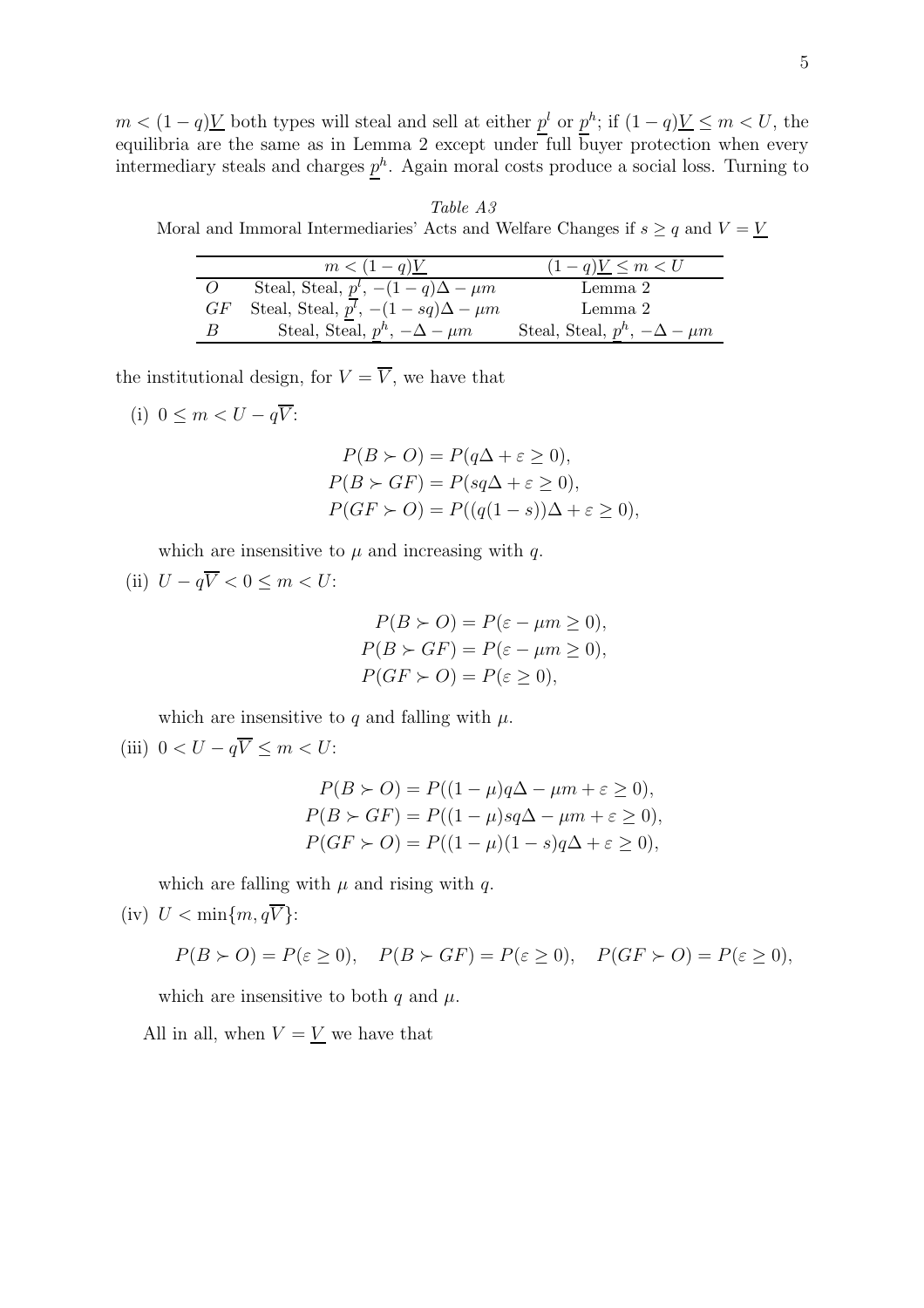(i)  $m < (1 - q)Y$ :

$$
P(B \succ O) = P(\varepsilon - q\Delta \ge 0),
$$
  
\n
$$
P(B \succ GF) = P(\varepsilon - sq\Delta \ge 0),
$$
  
\n
$$
P(GF \succ O) = P(\varepsilon - (1 - s)q\Delta \ge 0),
$$

which are insensitive to  $\mu$  and decreasing with q.

(ii) 
$$
m \geq (1-q)Y
$$
:

$$
P(B \succ O) = P(\varepsilon - (1 - (1 - \mu)(1 - q))\Delta - \mu m \ge 0),
$$
  
\n
$$
P(B \succ GF) = P(\varepsilon - (1 - (1 - \mu)(1 - sq))\Delta - \mu m \ge 0),
$$
  
\n
$$
P(GF \succ O) = P(\varepsilon - (1 - \mu)(1 - s)q\Delta \ge 0),
$$

which implies a drift towards good-faith buyer protection as  $\mu$  (q) rises (falls) because of the moral loss under full buyer protection.

### A.3.2 Relaxing Assumption 2

While the analysis would remain completely equal to the case just discussed for  $V = V$ , for  $V = \overline{V}$  a separating equilibrium cannot be enforced anymore. This means that in the third range of m analyzed in Table A2 – i.e.,  $0 < U - q\overline{V} \le m < U$  – the equilibria under owner and good-faith buyer protection will be different. In particular, two sub-cases arise depending on whether  $U-q\overline{V} \leq m < U-s\overline{V}$  or  $m > U-s\overline{V} > U-q\overline{V}$ .<sup>7</sup> For  $U-q\overline{V} \leq$  $m < U - s\overline{V}$  all the intermediaries will steal and the analysis will resemble exactly the case  $0 \leq m < U - q\overline{V}$  in Table A2. For  $U > m > U - s\overline{V} > U - q\overline{V}$ , instead, the moral intermediaries will prefer to buy and the immoral ones to steal. This means that if the moral intermediaries remain in the market – i.e., if  $\tilde{p} - U \geq 0$  or  $\theta \geq (1 - \alpha)\alpha^{-1}$  where  $\alpha \equiv (1-q)+q\mu/[1-s(1-\mu)]$  – both types will charge  $\tilde{p}$ ; if instead the moral intermediaries find the pooling price impossible to sustain – i.e., if  $\theta < (1 - \alpha)\alpha^{-1}$  – only goods stolen by the immoral intermediaries will be sold at  $p<sup>l</sup>$ . For  $U > m > U - s\overline{V} > U - q\overline{V}$  and  $\theta \geq (1-\alpha)\alpha^{-1}$  the changes in social welfare will equal  $\mu\Delta + (1-\mu)((1-s)(1-q)\Delta - sU)$ under owner protection,  $\mu\Delta + (1-\mu)((1-s)(1-sq)\Delta - sU)$  under good-faith buyer protection, and  $\Delta - \mu m$  under full buyer protection and thus

$$
P(B \succ O) = P((1 - \mu)(1 - (1 - s)(1 - q))\Delta + (1 - \mu)sU - \mu m + \varepsilon \ge 0),
$$
  
\n
$$
P(B \succ GF) = P((1 - \mu)(1 - (1 - s)(1 - sq))\Delta + (1 - \mu)sU - \mu m + \varepsilon \ge 0),
$$
  
\n
$$
P(GF \succ O) = P((1 - \mu)(1 - s)^{2}q\Delta + \varepsilon \ge 0),
$$

which entail that the comparative statics discussed in the proposition remain unaffected. If  $U > m > U - s\overline{V} > U - q\overline{V}$  and  $\theta < (1 - \alpha)\alpha^{-1}$ , instead, the changes in social welfare

<sup>&</sup>lt;sup>7</sup> Since buyers never buy at  $\bar{p}^h$  a possibly stolen good, the following cannot constitute an equilibrium: (1) moral intermediaries buy and immoral ones steal and both charge  $\bar{p}^h$ ; (2) all intermediaries steal and charge  $\overline{p}^h$ .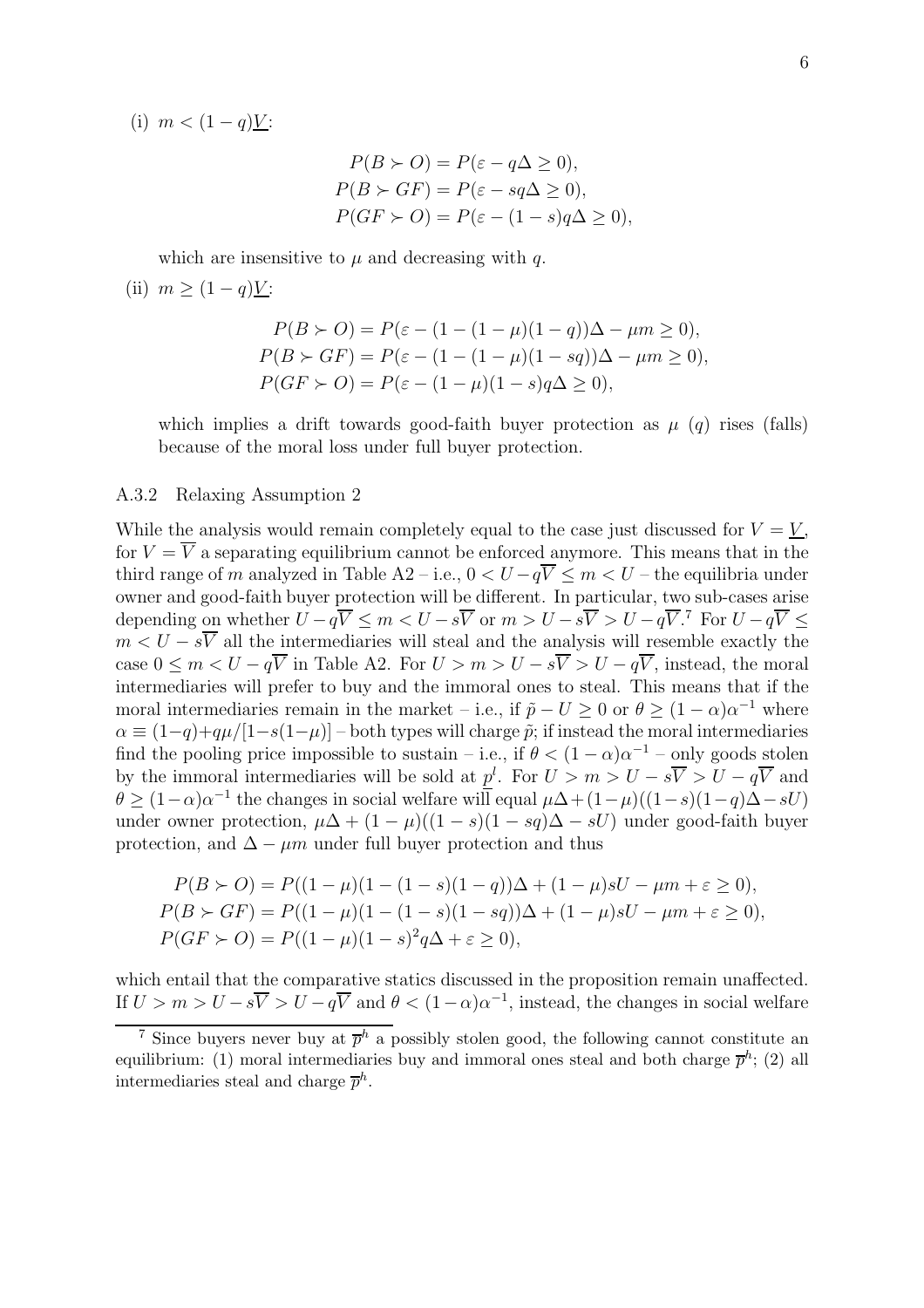will equal  $(1 - \mu)(1 - q)\Delta$  under owner protection,  $(1 - \mu)(1 - sq)\Delta$  under good-faith buyer protection, and  $\Delta - \mu m$  under full buyer protection. As a consequence:

$$
P(B \succ O) = P((1 - (1 - \mu)(1 - q))\Delta - \mu m + \varepsilon \ge 0),
$$
  
\n
$$
P(B \succ GF) = P((1 - (1 - \mu)(1 - sq))\Delta - \mu m + \varepsilon \ge 0),
$$
  
\n
$$
P(GF \succ O) = P((1 - \mu)(1 - s)q\Delta + \varepsilon \ge 0),
$$

which imply that only the first (second) comparative statics with respect to  $\mu$  can differ from that stated in the proposition when  $U - s\overline{V} < m < (1 - q)\Delta$  ( $U - s\overline{V} < m <$  $(1 - qs)\Delta$ ).

#### A.4 The Owner's Incentives to Protect his Property

While the first (second) column of the Table A4 shows the minimum levels of private protection needed for deterrence when buyers have high (low) valuation, the third column lists the expected loss from theft to the original owner. For  $V = \overline{V}$ , the original owner will protect his property when  $\overline{C}_i \leq L_i$  – i.e., under owner protection if  $\theta \geq \mu(1-q)/q \equiv \overline{\theta}_O$ , under good-faith buyer protection if  $\theta \geq \mu(1 - sq)/q - 1 + s \equiv \overline{\theta}_{\underline{G}F}$ , and never under full buyer protection. Note that  $\overline{\theta}_{GF}$  increases with s reaching  $\overline{\theta}_{O}$  when s tends to 1; thus,  $\overline{\theta}_{GF} \leq \overline{\theta}_{O}$ . There are three cases: (1) if  $\theta < \overline{\theta}_{GF}$ , the original owner never protects his property; (2) if  $\overline{\theta}_{GF} \leq \theta < \overline{\theta}_{O}$ , the original owner protects his property only under good-faith buyer protection; (3) if  $\overline{\theta}_O \leq \theta \leq (1-q)/q \equiv \theta^*$ , the original owner protects his property under both owner and good-faith buyer protection. For  $V = V$ , private protection materializes if  $C_i \leq L_i$ . This time, the owner will protect his property under owner protection if  $\theta \geq \mu \equiv \theta_{\Omega}$ , under good-faith buyer protection if  $\theta \geq 1 - (1 - \mu)(1 - sq)/(1 - q) \equiv \theta_{GF}$ , and under full buyer protection if  $\theta \geq \mu \equiv \theta_B$ . Note that  $\theta_{GF}$  increases with s and approaches  $\theta_{O}$  as s goes to 1; thus,  $\theta_{GF} \leq \theta_{O} = \theta_{B}$ . We have three cases: (1) if  $\theta < \theta_{GF}$ , the original owner never protects his property; (2) if  $\theta_{GF} \leq \theta < \theta_B$ , the original owner protects his property only under good-faith buyer protection; (3) if  $\theta_B \leq \theta$  the original owner always protects his property.

Table A4 Costs of Protection and Losses from Theft

| $\boldsymbol{q}$ |          |                      |                          |
|------------------|----------|----------------------|--------------------------|
| $\epsilon$       | $U - qV$ |                      | $(1-q)V$ $(1-\mu)(1-q)U$ |
| GF               | $U-qV$   | $(1-q)\underline{V}$ | $(1 - \mu)(1 - sq)U$     |
|                  |          |                      | $(1-\mu)U$               |

The changes in social welfare and the institutional design will be affected only when the original owners protect property. When the latter happens and  $V = \overline{V}$ , the good will be purchased both by moral and immoral intermediaries and resold for  $\overrightarrow{V}$  and thus the social welfare equals  $\overline{V} - U$  minus the cost of protection  $\overline{C}_i$  or  $(1+q)\Delta - 1 - q)U$ . If  $\overline{\theta}_{GF} \le \theta < \overline{\theta}_{O}$ , private protection materializes only under good-faith buyer protection and

$$
P(B \succ O) = P((1 - \mu)q\Delta + \varepsilon \ge 0),
$$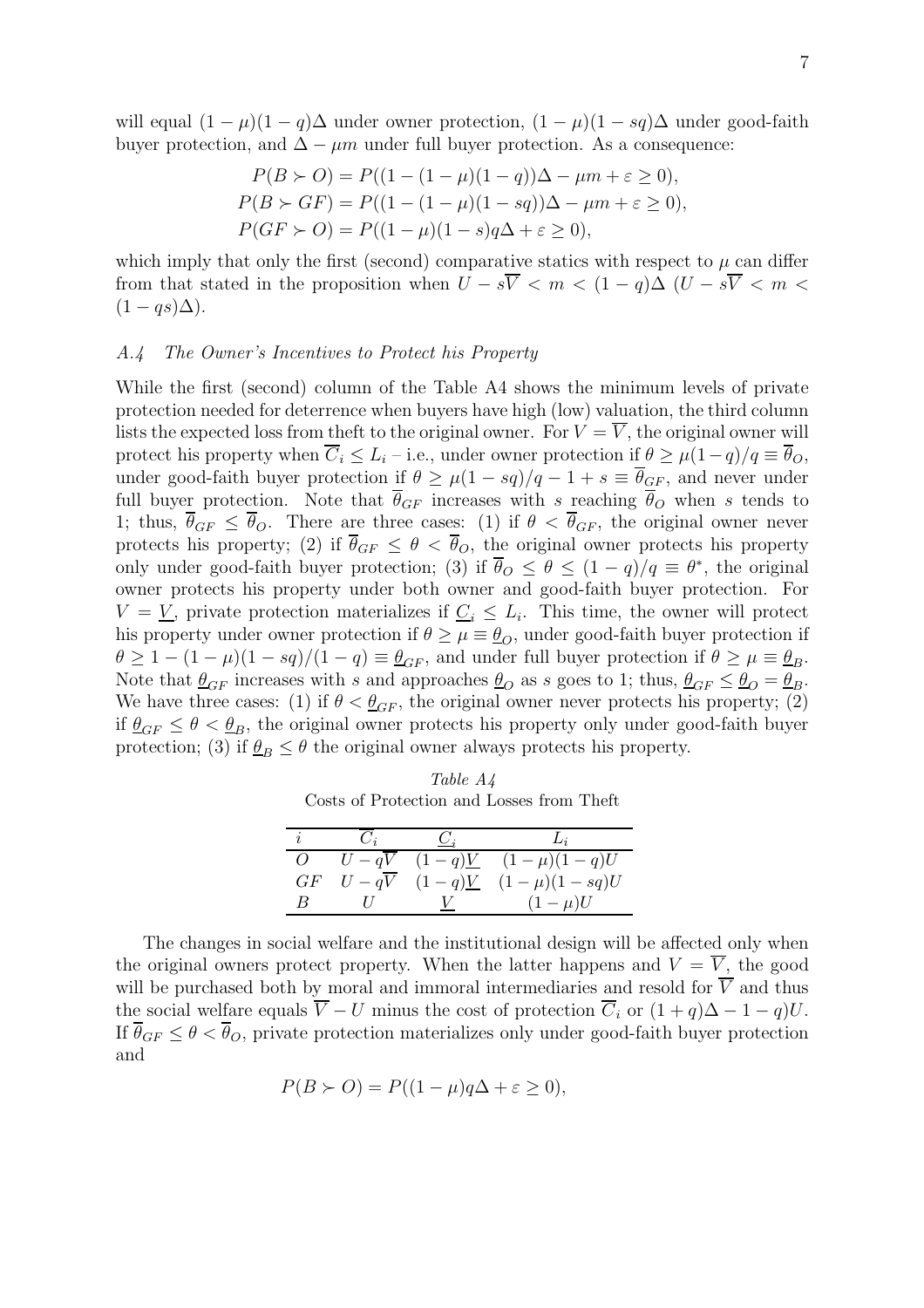$$
P(B \succ GF) = P((1-q)U - q\Delta + \varepsilon \ge 0),
$$
  
 
$$
P(GF \succ O) = P((2-\mu)q\Delta - (1-q)U + \varepsilon \ge 0).
$$

Straightforward algebra applied to these and the following conditions produces the remarks discussed in the paper. If  $\theta \geq \overline{\theta}_O$ , the original owner protects his property under both good-faith buyer and owner protection and thus

$$
P(B \succ O) = P((1-q)U - q\Delta + \varepsilon \ge 0),
$$
  
\n
$$
P(B \succ GF) = P((1-q)U - q\Delta + \varepsilon \ge 0),
$$
  
\n
$$
P(GF \succ O) = P(\varepsilon \ge 0).
$$

If  $V = V$  and original owners choose to invest in private protection, the good will neither be stolen nor purchased. Thus, social welfare is the cost of private protection  $C_i$ and thus either  $-(1-q)(U-\Delta)$  under owner and good-faith buyer protection or  $-U+\Delta$ under buyer protection. If  $\theta < \theta_{GF}$ , there is no private protection under all rules and the proposition applies unchanged. If  $\underline{\theta}_{GF} \le \theta < \underline{\theta}_{B}$ , the original owner protects only under good-faith buyer protection and thus

$$
P(B \succ O) = P(\varepsilon - (1 - \mu)q\Delta \ge 0),
$$
  
\n
$$
P(B \succ GF) = P((1 - q)(U - \Delta) - (1 - \mu)\Delta + \varepsilon \ge 0),
$$
  
\n
$$
P(GF \succ O) = P((1 - q)[(2 - \mu)\Delta - U] + \varepsilon \ge 0).
$$

If  $\theta \geq \theta_B$ , the original owner always invest and

$$
P(B \succ O) = P(\varepsilon - q(U - \Delta) \ge 0),
$$
  
\n
$$
P(B \succ GF) = P(\varepsilon - q(U - \Delta) \ge 0),
$$
  
\n
$$
P(GF \succ O) = P(\varepsilon \ge 0).
$$

# A.5 The Buyer's Incentives to Costly Inquire about Title

For  $V = \overline{V}$  and  $\theta < \theta^S$ , we have that

$$
P(B \succ O) = P((\mu + q - \mu q)\Delta + \varepsilon \ge 0),
$$
  
\n
$$
P(B \succ GF) = P((1 - \mu)sq\Delta - k + \varepsilon \ge 0),
$$
  
\n
$$
P(GF \succ O) = P((\mu + q(1 - \mu)(1 - s))\Delta - k + \varepsilon \ge 0).
$$

The difference with respect to the proposition is that owner protection becomes comparatively less attractive if the share of moral intermediaries increases, due to the fact that the only way to transfer goods to high-value buyers under owner protection is through theft.

#### A.6 Additional Figures and Tables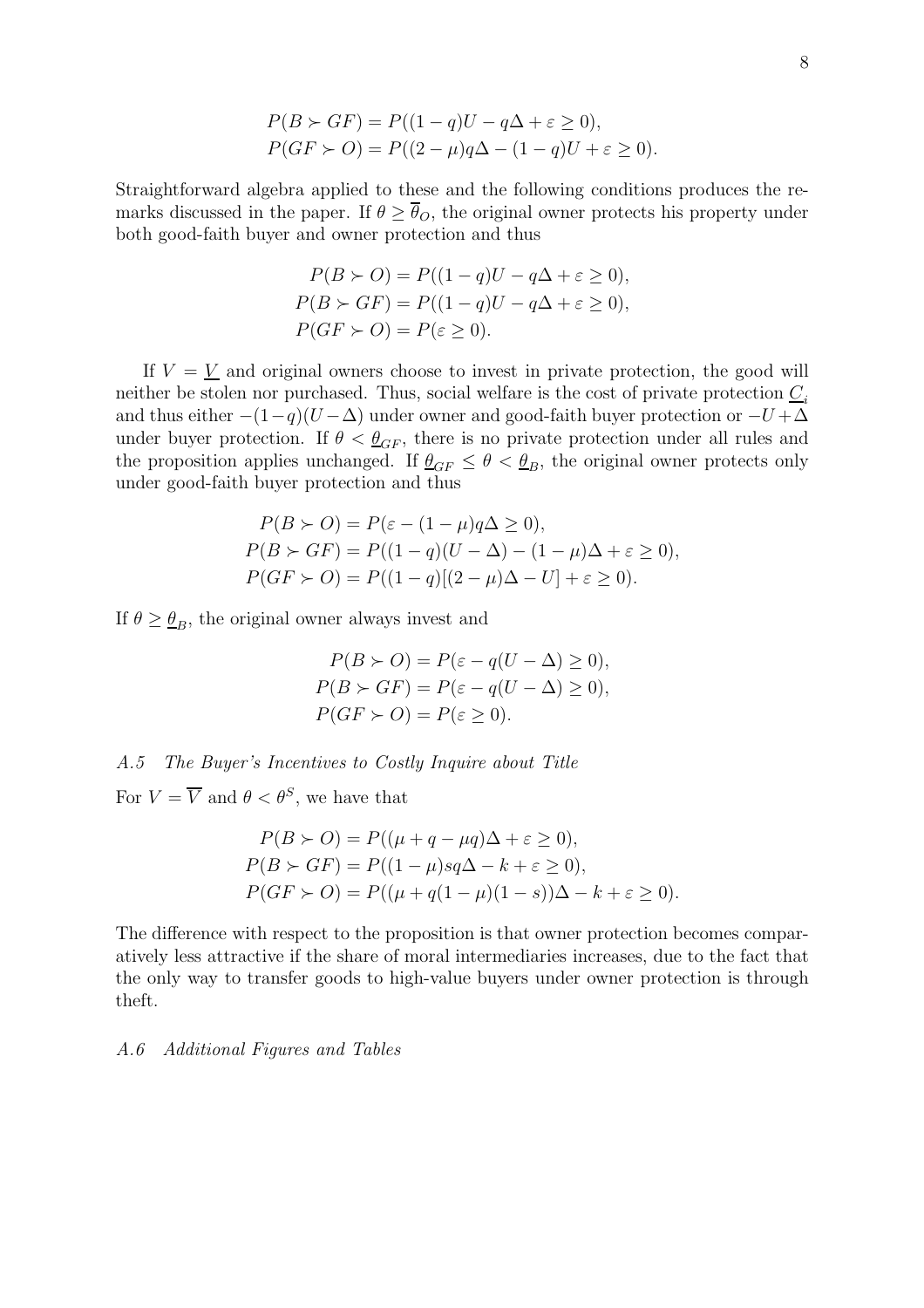Figure A1Measuring Property Rights



Note: We have divided the range of each variable into four equal intervals. See Table 4 for variable definitions and sources.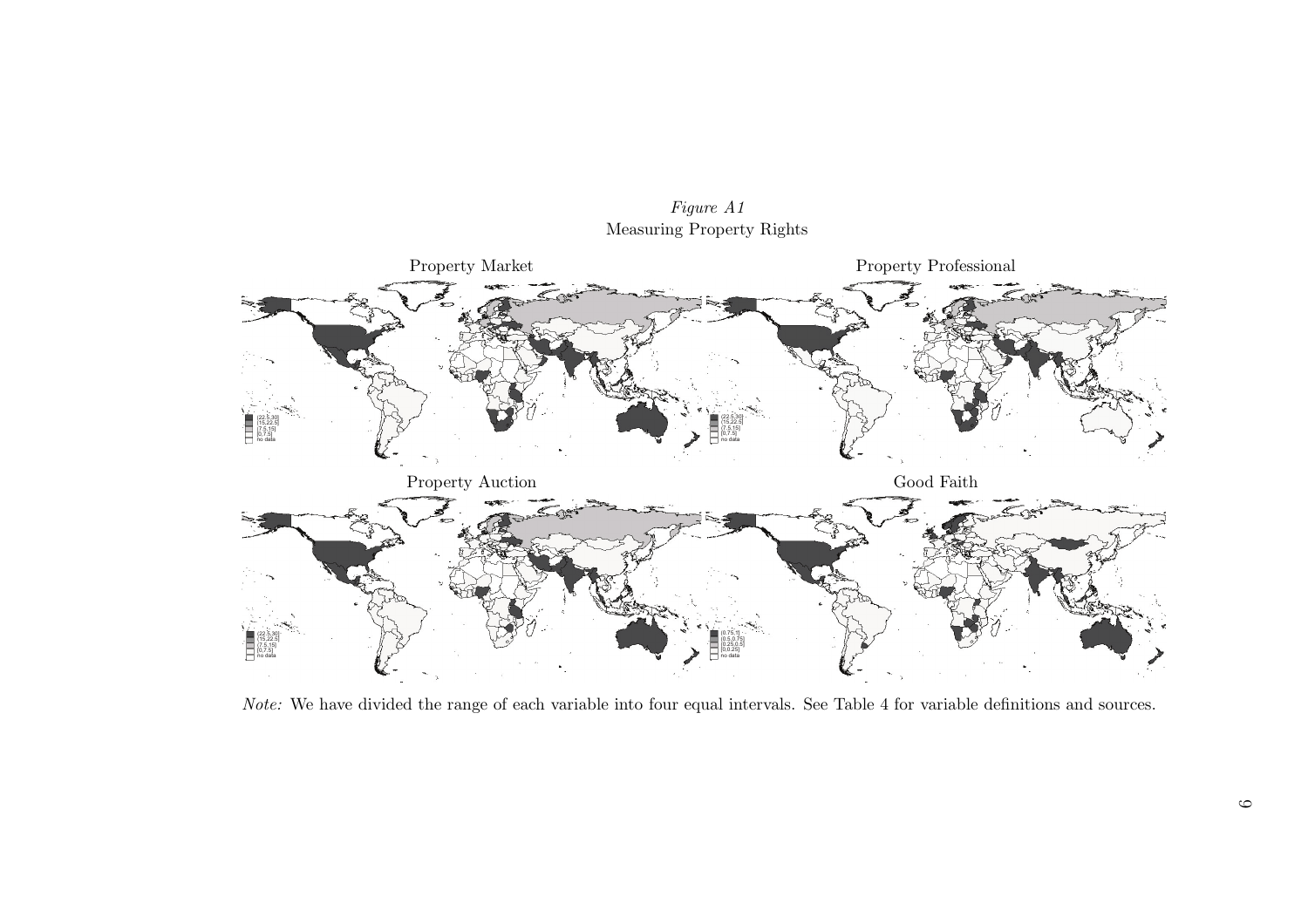Figure A2 Extensive Form Game under Owner Protection



Figure A3 Extensive Form Game under Good-Faith Buyer Protection

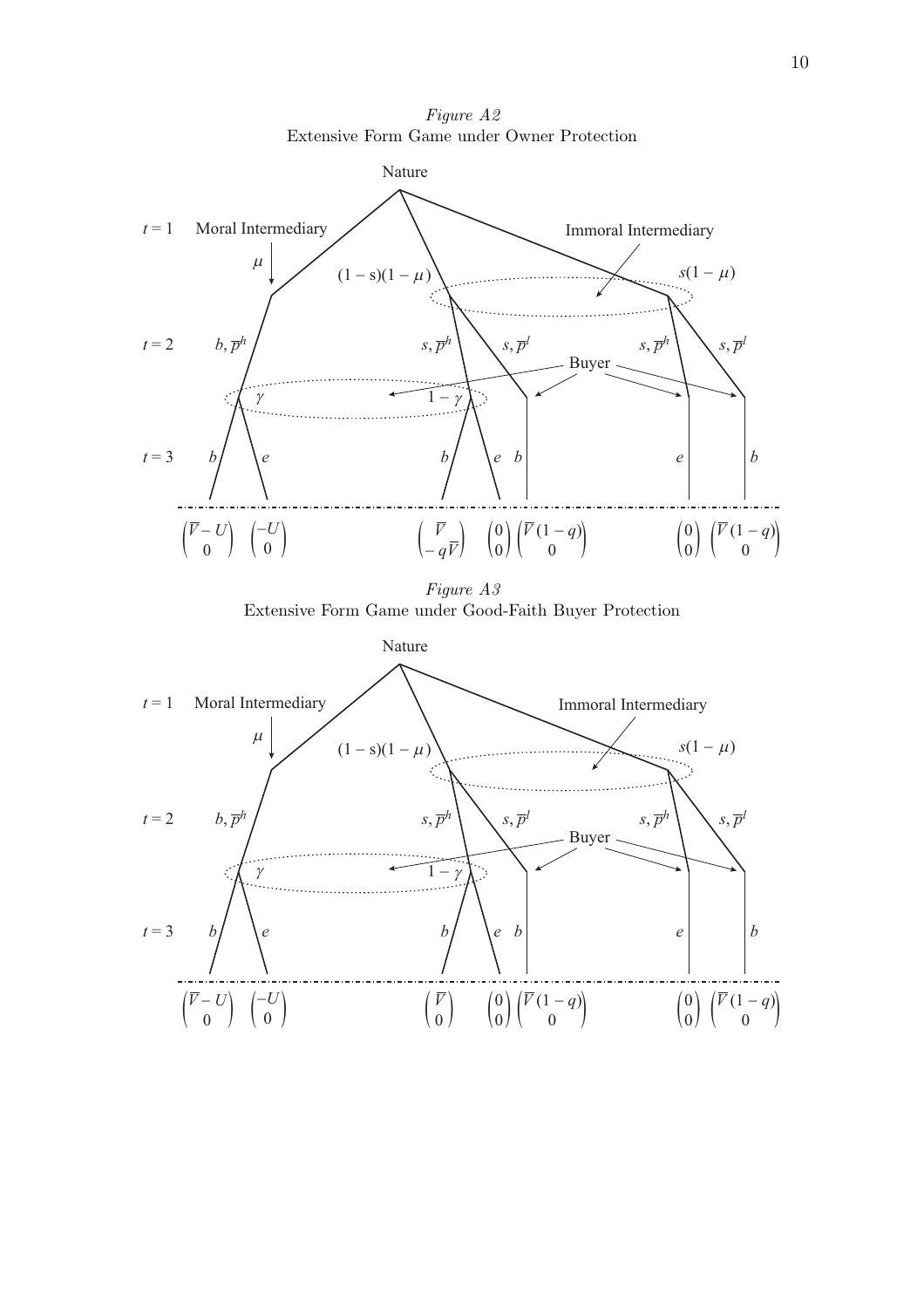We are deeply indebted to the national contributors who generously provided information on the law in force in the countries in our sample for their effort and time: Besa Tauzi, Boga & Associates (Albania) – António Vicente Marques and Cláudia Veloso, AVM-Advogados (Angola) – Mart´ın Bensadon, Marval O'Farrell & Marval (Argentina) – Armen Melkumyan, Prudence CJSC (Armenia) – Michael Back, Freehills (Australia) – Wolfgang Faber, University of Salzburg (Austria) – Rashid Aliyev, Baker & McKenzie, Baku, C˙IS Limited (Azerbaijan) – Saifuddin Mahmood, Hassan Radhi & Associates (Bahrain) – Al Amin Rahman and Sabrina Zarin, FM Associates (Bangladesh) – Amina Khatoon, Doulah & Doulah (Bangladesh) – Aliaksandr Danilevich, Belarusian State University (Belarus) – Sergei Makarchuk, Law Firm CHSH Cerha Hempel Spiegelfield Hlawati, Minsk Office (Belarus) – Caroline Cauffman, Maastricht University and University of Antwerp (Belgium) – Tania Moody, Barrow & Williams (Belize) – Mario Kempff and Patricio Rojas, CR & F Rojas Abogados (Bolivia) – Meliha Povlakić and Darja Softić Kadenić, University of Sarajevo (Bosnia and Herzegovina) – Rafael Gagliardi and Newton Marzagão, Demarest & Almeida Advogados (Brazil) – Dimitar Stoimenov, Peterka & Partners Law Firm (Bulgaria) – Camille Razalison and Adrien Rangira, John W. Ffooks & Co. (Burkina Faso and Ivory Coast) – Jehny Ramiandrisoa and Adrien Rangira, John W. Ffooks & Co. (Burundi) – Nimrod E. Mkono, Gilbert L. P. Nyatanyi, Lambert Nigarura, and René-Claude Madebari, Mkono & Co. Burundi (Burundi) – Eddy Ratianarivo and Adrien Rangira, John W. Ffooks & Co. (Cameroon) – Matías Ignacio De Marchena Vicuña, Claro y Cía (Chile) – Elliott Youchun Chen, Beijing Jun Ze Jun Law Offices, Shenzhen (China) – Jie Chen, Jun He Law Offices (China) – Ernesto Rengifo García, Universidad Externado de Colombia and Garrido & Rengifo Abogados (Colombia) – Adrián Álvarez Orellana, Consortium Laclé & Gutiérrez (Costa Rica) – Eduardo Calderon, Adriana Castro and Manuel Santos, BLP Abogados (Costa Rica) – Hano Ernst, University of Zagreb (Croatia) – Tatjana Josipovic, University of Zagreb (Croatia) – Stéphanie Laulhé Shaelou, University of Nicosia (Cyprus) – Michaela Zuklínová, Charles University (Czech Republic) – Arnauld Kayembe Tabu, University of Kinshasa and Kayembe Tabu Law Office Kinshasa (DRC) (Democratic Republic of Congo) – Bukayafwa Deo Gratias, MBM-Conseil SCA (Democratic Republic of Congo) – Francois Butedi, SADC-CNGO (Democratic Republic of Congo) – Phebe Mavungu Clément, University of the Witwatersrand (Democratic Republic of Congo) – Ole Borch, Bech-Bruun (Denmark) – Tobias Vieth, Danders & More (Denmark) – Laura Bobea Escoto, Medina & Rizek, Abogados (Dominican Republic) – Pablo Ortiz-Garcia and Luis Marin-Tobar, Perez Bustamante & Ponce (Ecuador) – Roque Albuja, Quevedo & Ponce (Ecuador) – Ahmed El-Gammal and Nihal Madkour, Shalakany Law Office (Egypt) – Monica Machuca, ACZALAW (El Salvador) – Kai Kullerkupp, University of Tartu (Estonia) – Monika Tamm and Liina Linsi, Lawin (Estonia) – Molla Mengistu, School of Law, Addis Ababa University (Ethiopia) – Muradu A. Srur, Addis Ababa University, School of Law (Ethiopia) – Jarmo Tuomisto, University of Turku (Finland) – Sophie Tavergnier and Philippe Xavier-Bender, Gide Loyrette Nouel (France) – David Kakabadze, Georgian Legal Partnership (Georgia) – Vanessa Pickenpack and Klaus Guen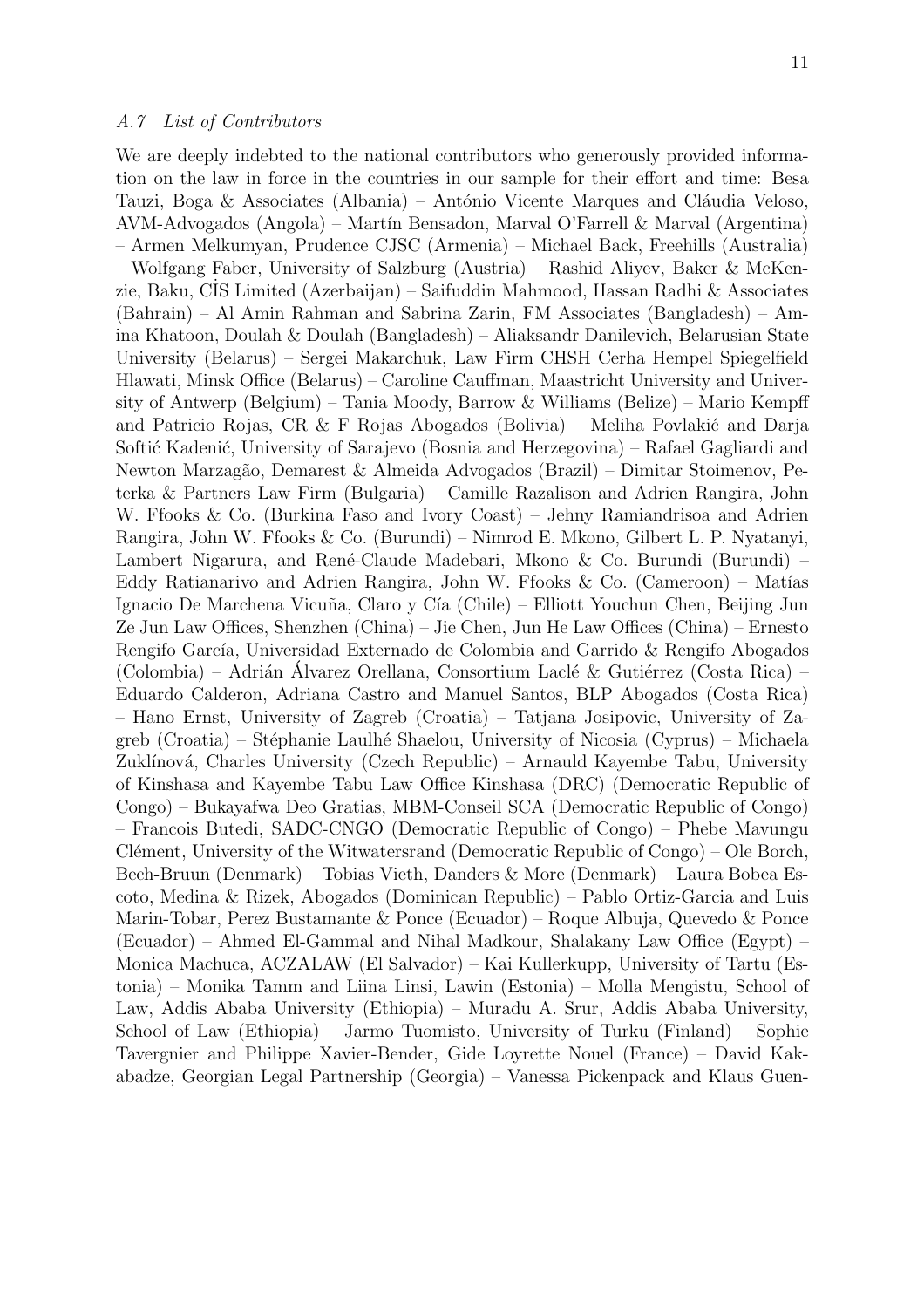ther, Oppenhoff & Partners (Germany) – Ellen Bannerman, Bruce-Lyle, Bannerman & Associates (Ghana) – Norma Dawson, Queen's University Belfast (Great Britain and Northern Ireland) – Ben McFarlane, University of Oxford (Great Britain, Hong Kong and Malaysia) – Alexandra Economou, Drakopoulos Law Firm (Greece) – Cristóbal Fernández and María de la Concepción Villeda, Mayora & Mayora, S. C. (Guatemala) – Juan Jos´e Alcerro Milla, Carolina Aguirre Larios and Melissa Amaya Pastrana, Aguilar Castillo Love (Honduras) – Gabor Fejes, Oppenheim and Partners Freshfields Bruckhaus Deringer (Hungary) – Ciccu Mukhopadhaya and Surjendu Das, Amarchand Mangaldas and Suresh A. Shroff and Company, New Delhi (India) – Nafis Adwani, Ali Budiardjo, Nugroho, Reksodiputro (Indonesia) – Behrooz Akhlaghi, Shahrzad Majdameli, Encyeh Seyed Sadr, Camellia Abdolsamad, Ali Shahabi, Seyed Iman Mohamadian, Dr. Behrooz Akhlaghi & Associates (Iran) – Caterina Gardiner, National University of Ireland, Galway (Ireland) – Amnon Lehavi, Radzyner School of Law, Interdisciplinary Center (IDC) Herzliya (Israel) – Alessio Greco, Istituto Mediterraneo per i Trapianti e Terapie ad Alta Specializzazione (Italy) – Courtney B. Smith, Foga Daley, Attorneys at Law (Jamaica) – Hiroo Atsumi, Atsumi & Sakai (Japan) – Bassam Abu-Rumman, Ali Sharif Zubi Advocates & Legal Consultants (Jordan) – Dariya Saginova, Grata Law Firm (Kazakhstan) – Saule Massalina, Salans Law Firm (Kazakhstan) – Valikhan Shaikenov, AEQUITAS Law Firm (Kazakhstan) – Peter Gachuhi, Kaplan and Stratton Advocates (Kenya) – Atdhe Dika and Vegim Kraja, Kalo & Associates Law Firm (Kosovo) – Al Noor, Al-Twaijri and Partners Law Firm (Kuwait) – Babitskaya Elena Viktorovna, Veritas Law Agency Limited Liability Company (Kyrgyz Republic) – Kanat Seidaliev, GRATA Law Firm (Kyrgyz Republic) – Nurlan Alymbaev, Law Firm ALYMBAEV (Kyrgyz Republic) – Julija Kolomijceva, bnt Klauberg Krauklis ZAB (Latvia) – Tiisetso Sello-Mafatle, Sello-Mafatle Attorneys (Lesotho) – Jaunius Gumbis, LAWIN Lideika, Petrauskas, Valiūnas and partners (Lithuania) – Simas Gudynas, LAWIN Lideika, Petrauskas, Valiūnas and partners (Lithuania) – Alex Schmitt, Bonn Schmitt Steichen (Luxembourg) – Nenad Gavrilovic, Faculty of Law 'Iustinianus Primus,' Skopje, University 'Ss Cyril and Methodius' (Macedonia) – Fatima Diarra, Cabinet d'Avocats SIM (Mali) – Jotham Scerri-Diacono, Ganado & Associates (Malta) – Vincent Chong Leung, Juristconsult Chambers, cabinet d'avocats (Mauritius) – Héctor Calatayud Izquierdo, Basham, Ringe y Correa (Mexico) – Octavian Cazac, Turcan Cazac Law Firm (Moldova) – Nergui Enkhtsetseg, Anand & Batzaya Advocates (Mongolia) – Neda Ivovic, University of Donja Gorica (Montenegro) – Zohra Hasnaoui and Ahmad Hussein, HASNAOUI Law Firm AGIP (Abu-Ghazaleh Intellectual Property, Morocco) (Morocco) – Carlos de Sousa E Brito, Carlos de Sousa E Brito & Associados (Mozambique) – Win Win Aye and Khin Wint Maw, Kelvin Chia Yangon Limited (Myanmar) – Willem Bodenstein and Mike Bottger, Lorentz Angula Incorporated (Namibia) – Arthur Salomons, University of Amsterdam (The Netherlands) – Roger Tennant Fenton, Southern Cross Chambers (New Zealand) – Minerva Bellorin R., Diogenes E., Velasquez V., and Mazziel A. Rivera Núñez, ACZALAW (Nicaragua) – Lydia Rosoanirina and Adrien Rangira, John W. Ffooks & Co. (Niger) – Joseph Eimunjeze, Udo Udoma & Belo-Osagie (Nigeria) – Jan-Ove Færstad, University of Bergen (Norway) – Alastair R. Neale and Ruqaya Al Khanbashi, Jihad Al Taie Law Office (Oman) – Zaid Al Khattab, Talala Abu Ghazaleh & Co.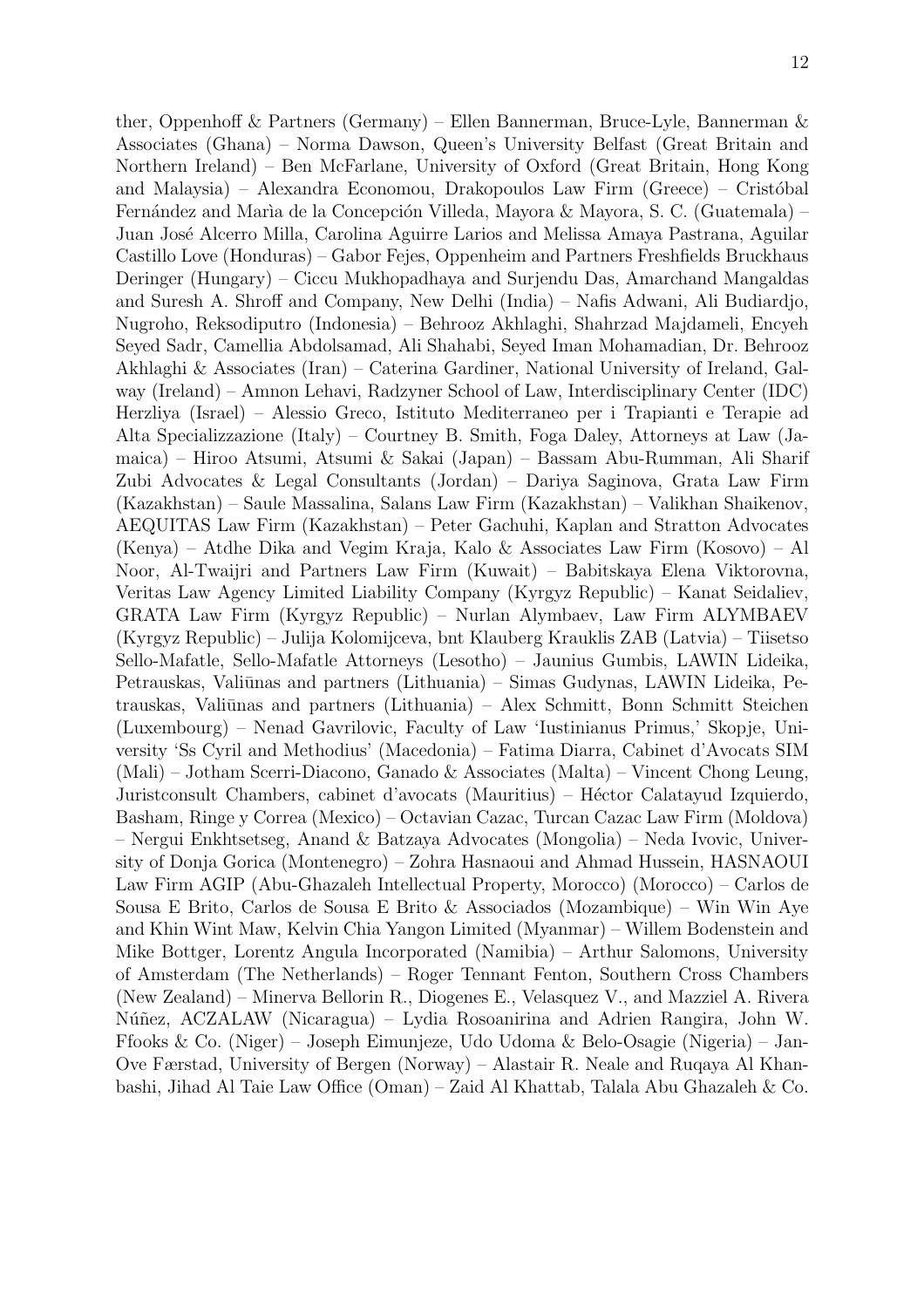(Oman) – Ahsan Zahir Rizvi, Rizvi, Isa, Afridi & Angell (Pakistan) – Ivette E. Mart´ınez, Patton Moreno & Asvat (Panama) – Ramon Varela, Morgan & Morgan (Panama) – Esteban Burt, Peroni Sosa Tellechea Burt & Narvaja (Paraguay) – Manuel Villa-García Noriega, Estudio Olaechea S. Civil de R. L. (Peru) – Eduardo de los Angeles, Romulo Mabanta Buenaventura Sayoc & de los Angeles (Philippines) – Jerzy Andrzej Pisuliński and Michal Kucka, Jagiellonian University in Cracow (Poland) – Margarida Costa Andrade, University of Coimbra (Portugal) – Monica Jardim, University of Coimbra (Portugal) – Thelma Rivera, Goldman, Antonetti & Córdova, P.S.C. (Puerto Rico) – Ejan Mackaay, Université de Montréal (Quebec, Canada) – Cristina Bolea and Vlad Peligrad, Clifford Chance Badea SCA (Romania) – Magdalena Raducanu, Salans Moore si Asociatii SCPA (Romania) – Sergey Strembelev and Natalia Dialektova, Egorov Puginsky Afanasiev & Partners Law Offices (Russia) – Vannissa Rakotonirina and Adrien Rangira, John W. Ffooks & Co. (Rwanda and Senegal) – Stephen Matthews and Abdullah Al Saab, The Law Office of Mohanned S. Al-Rasheed (Saudi Arabia) – Andrew Steven, University of Edinburgh (Scotland, UK) – Nataša Lalatović, Moravčević Vojnović Zdravković in cooperation with Schoenherr (Serbia) – Zarko S. Borovčanin, Jankovic, Popovic & Mitic o.d. (Serbia) – Oredola Martyn, CLAS Legal (Sierra Leone) – Yi-Ling Teo, Gateway Law Corporation (Singapore) – Katarína Cechová, Cechová & Partners (Slovak Republic) – Tomaz Kerestes, University of Maribor (Slovenia) – Athol Gordon, Bowman Gilfillan Attorneys (South Africa) – Chun-Wook Hyun, Kim & Chang (South Korea) – Carlos Díez Soto, Technical University of Cartagena, and Isabel González Pacanowska, University of Murcia (Spain) – John Wilson, John Wilson Partners, Attorneys at Law & Notaries Public (Sri Lanka) – Martin Lilja, Salzburg University (Sweden) – Bénédict Foëx, University of Geneva (Switzerland) – Deema Abu Zulaikha, TAG-Legal Syria (Syria) – Horace Chen, Tsar & Tsai Law Firm (Taiwan) – Kamanga Wilbert Kapinga, CRB Africa Legal (Tanzania) – Cynthia M. Pornavalai, Tilleke & Gibbins (Thailand) – Phisit Dejchaiyasak, Weerawong, Chinnavat and Peangpanor Limited (Thailand) – Stephen A. Singh, Johnson, Camacho and Singh (Trinidad and Tobago) – Issam Mokni, Ferchiou & Associés (Tunisia) – Yesim Atamer, Ece Bas, Başak Başoğlu, Meliha Sermin Paksoy, and Pinar Yazici, Istanbul Bilgi University (Turkey) – Emmanuel Kasimbazi, Makerere University (Uganda) – Oleg Boichuk, Magisters (Ukraine) – Rami Abdellatif and Mohammed Kamran, Al Tamimi Advocates & Legal Consultants (United Arab Emirates) – Steven Walt, University of Virginia School of Law (United States) – Pedro J. Montano, Universidad de la República and Scelza & Montano (Uruguay) – Juan Enrique Aigster and José Alberto Ramírez, Hoet Pelaez Castillo & Duque Abogados (Venezuela) – Dang The Duc and Tuong Tran, Indochine Council (Vietnam) – Sydney Chisenga, Corpus Legal practitioners (Zambia) – Peter Lloyd, Gill, Godlonton & Gerrans (Zimbabwe).